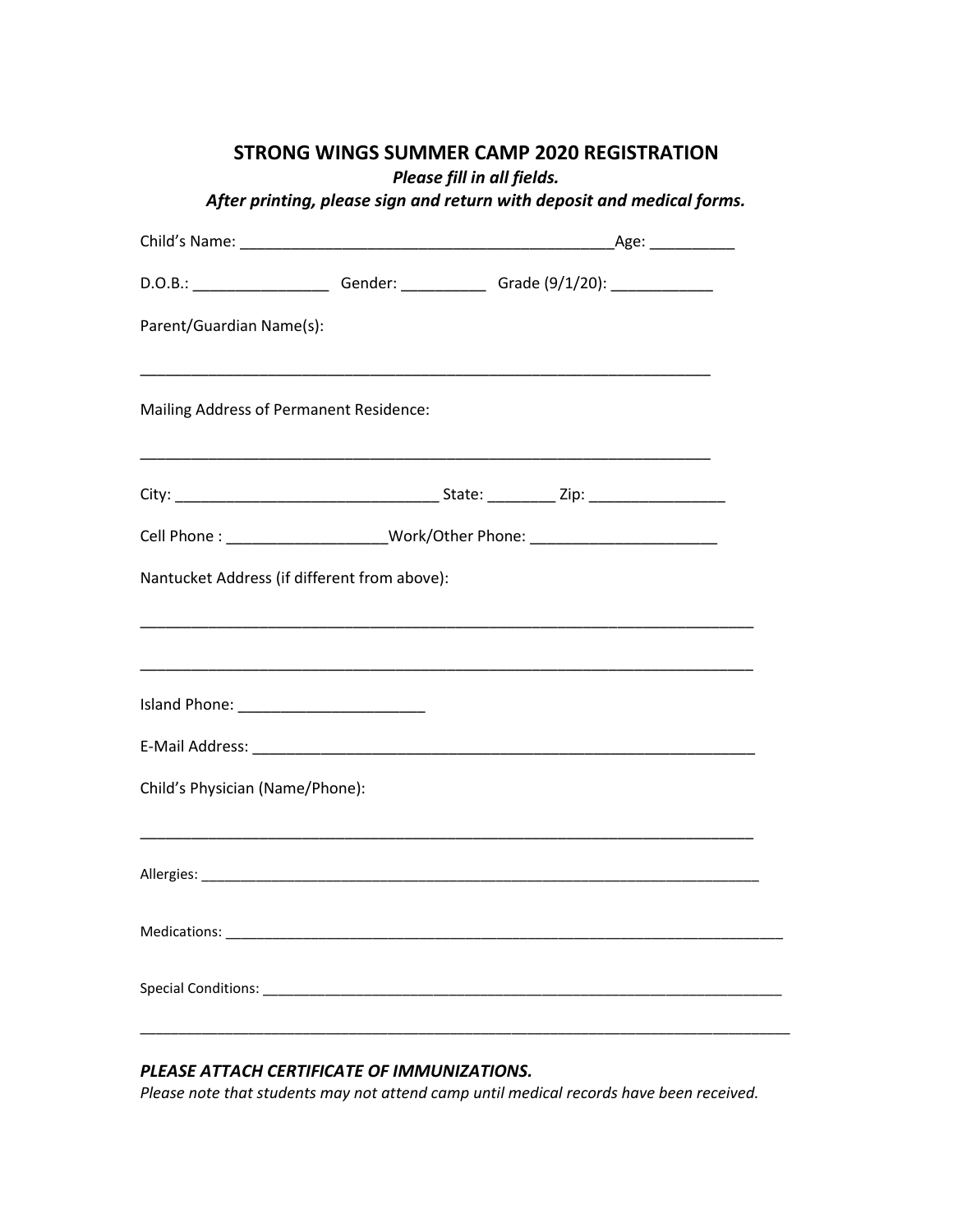### **Swimming and water activities**

An aspect of your child's Strong Wings experience is spending time at the beach and in the water. Our waterfront policies and procedures have been carefully designed to insure safety at all times. Staff members overseeing waterfront activities hold lifeguard certifications, have received additional training regarding specific waterfront and beach related safety procedures, and are supervised by our Aquatics Director, Camp Director or Assistant Director while facilitating any water activities. Beach activities and staff performance are closely supervised to insure compliance with all policies and procedures. 5 through 9 year-old students, swim at north shore and harbor beaches only. Kayak activities only take place when the water, current, wave, weather, and wind conditions are safe. It is important that parents and campers understand that all water activities are optional. If students do not wish to participate in water activities, other activity options are provided.

Specific information regarding all of our safety procedures and protocols can be found on our website or by request. As always please feel free to contact Strong Wings with specific concerns or questions regarding your child's participation in water activities.

In order to help insure your child's safety, please rate your child's swimming experience and ability. This information will be included on your child's emergency contact card which is carried by your child's group leader at all times.

#### **Swimming ability**

My child is a:

| ___ very strong swimmer ___ moderate swimmer ___ weak swimmer                 |                                                                                                 |  |  |
|-------------------------------------------------------------------------------|-------------------------------------------------------------------------------------------------|--|--|
| ___ My child cannot swim                                                      |                                                                                                 |  |  |
| Has your child received swim lessons or been a part of a swim team?           |                                                                                                 |  |  |
| Are your comfortable with your child participating in water activities? _____ |                                                                                                 |  |  |
|                                                                               |                                                                                                 |  |  |
|                                                                               |                                                                                                 |  |  |
|                                                                               |                                                                                                 |  |  |
|                                                                               | Certificate #: _______________________________Group #: _________________________                |  |  |
| can be easily reached on Nantucket. Parents should be the first contacts.)    | In case of emergency, contact: (Please list emergency contacts that are primary care givers who |  |  |
|                                                                               |                                                                                                 |  |  |
|                                                                               |                                                                                                 |  |  |
|                                                                               |                                                                                                 |  |  |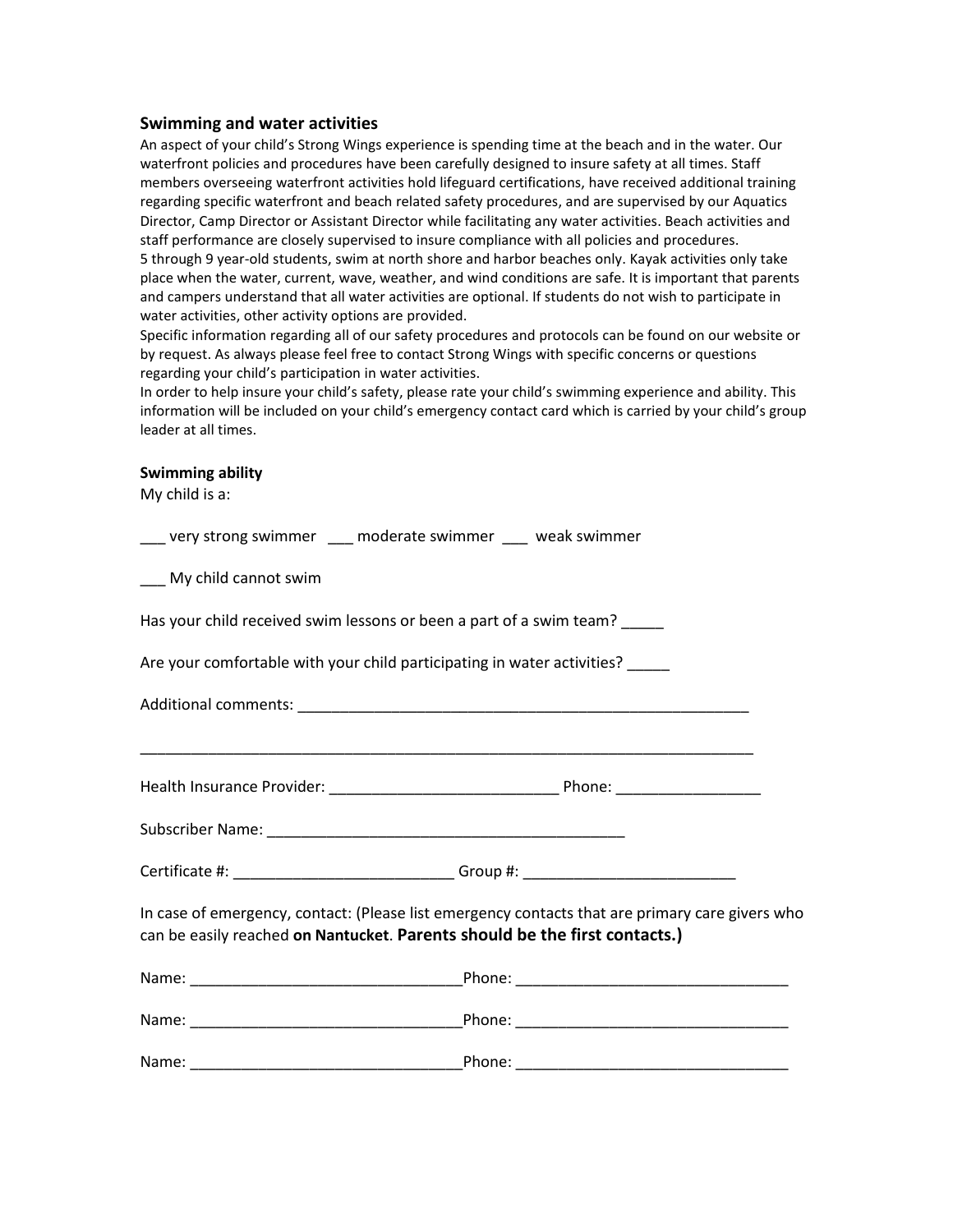*I understand that Strong Wings programs will be conducted outdoors and that they are designed to be challenging as well as educational. I recognize and acknowledge that although the program has been carefully designed to be safe, the risk of injury or disability cannot be totally eliminated. In the event of illness of injury, consent is hereby given to provide emergency medical care or hospitalization. I affirm that the information provided is accurate and*  complete and I agree to hold Strong Wings harmless if full disclosure of pre-existing medical conditions has not been provided. I release Strong Wings, its staff members, and Board of Directors from all liability. I have read all *camp and registration policies, understand them, and agree to adhere to them.*

| <b>Signed</b>          | Dated                                                                                     |
|------------------------|-------------------------------------------------------------------------------------------|
|                        | Strong Wings may not use my child's unidentified photo in their brochures and literature, |
| including our website. | (initial here)                                                                            |

**Please specify camp(s) and week(s) of enrollment:** 

**\_\_\_\_ SHARKS (5 and 6 year-olds) \$675**

**\_\_\_\_ HAWKS (7 and 8 year-olds) \$675**

**\_\_\_\_ YOUNG EXPLORERS (8 and 9 year-olds) \$675**

**\_\_\_\_ EXTREME EXPLORERS (10 and 11 year-olds) \$675**

**\_\_\_\_ WARRIOR CAMP (12 through 13 year-olds) \$675**

**\_\_\_\_ The Champions (14**

**\_\_WK 1 \_\_WK 2 \_\_WK 3 \_\_WK 4 \_\_WK 5 \_\_WK 6 \_\_WK 7 \_\_WK 8 \_\_WK 9 \_\_WK 10 6/15-6/19 6/22-6/26 6/29-7/2 7/6-7/10 7/13-7/17 7/20-7/24 7/27-7/31 8/3-8/7 8/10-8/14 8/17-8/21**

**\*Please note that there will be no camp on Friday, July 3 rd .** 

**\*Week 10 enrollment may be limited. Please sign up for week 10 if you are interested and we will contact you regarding availability.** 

**\*We require a \$100 deposit for each week of camp your child is registered for. Please indicate whether you would like to be charged for the full balance of camp or the deposit. Thank you.** 

Payment Method: Check \_\_\_ Visa \_\_\_\_ M/C Amount: \_\_\_\_\_\_\_\_\_\_\_\_\_\_\_\_

Credit Card #: \_\_\_\_\_\_\_\_\_\_\_\_\_\_\_\_\_\_\_\_\_\_\_\_\_\_\_\_\_\_\_\_\_\_\_\_\_ Exp: \_\_\_\_\_\_\_\_\_\_\_\_\_\_\_\_\_

Signature: example and the state of Date:  $\Box$ 

# I would like to send a child to camp this summer!

**Your tax-deductable contribution will go directly to supporting tuition assistance or scholarship for an individual child. Thank you for your consideration!**

**\_\_\_\_\_ Full summer scholarship: \$6,750**

- $\frac{1}{2}$  summer scholarship: \$3,375
- **\_\_\_\_\_ 2 weeks of camp: \$1,350**
- **\_\_\_\_\_ Other amount: \_\_\_\_\_\_\_\_\_\_\_\_\_\_\_\_\_\_\_\_\_\_**